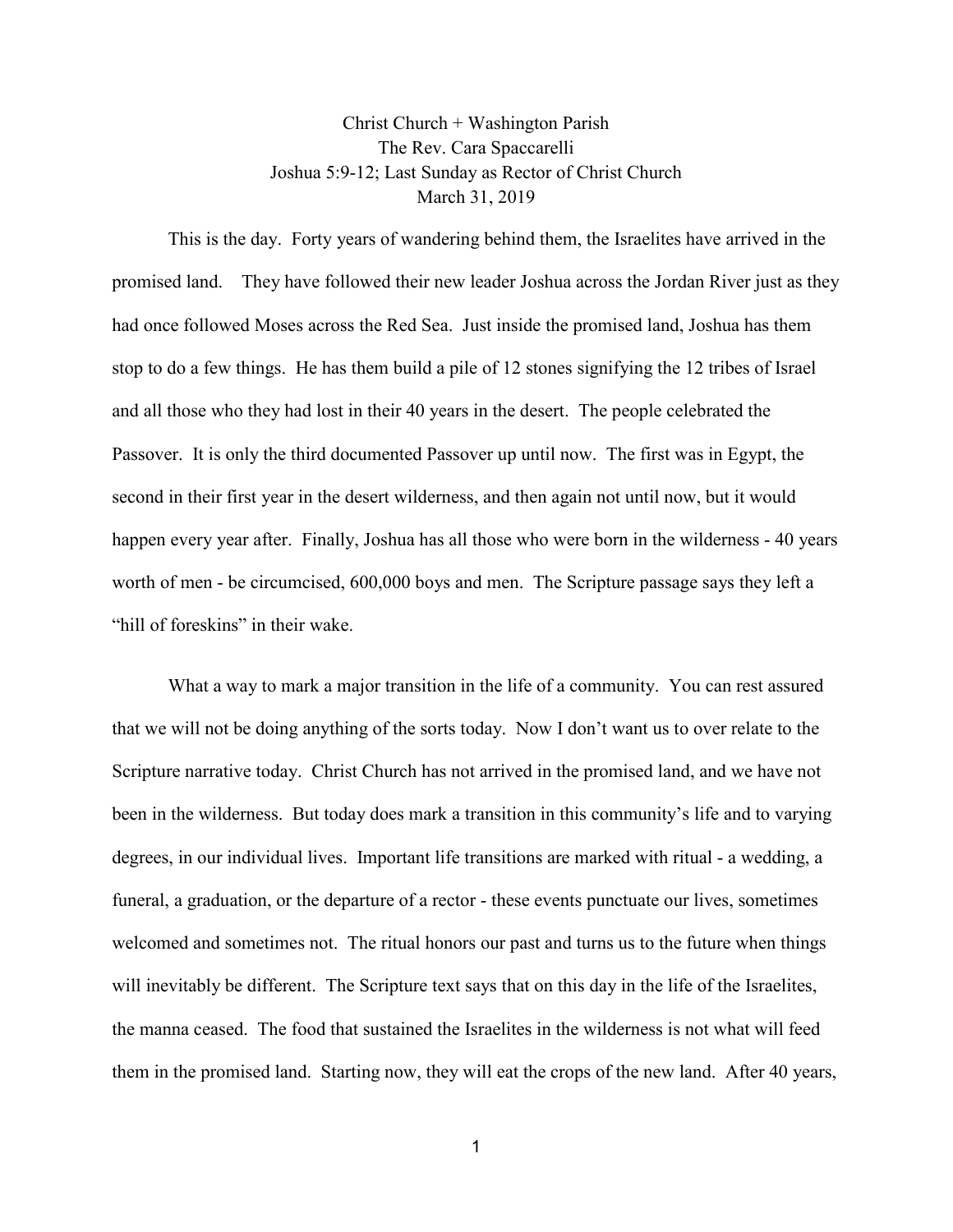they are different people, quite literally, ready for this new venture, but they are still God's people and much of them is the same.

One of the questions that has come up over the past few weeks with some of you who were here ten years ago - is how much has this church changed? The question isn't about the numbers which certainly have changed, but about the character of the church. As I read the 2009 profile, I laughed because I had actually described the church similarly to someone the previous week. The church takes its work - liturgy, theology, ministry - seriously, but it has perspective on itself. People are comfortable with experimenting, but not too much. The value of history, food-focused fellowship, and community all still hold true. While I do think some things have changed, I'm not sure if they were changes or things I came to experience more deeply over my time here but were here all the time. Regardless, it is you who will explore this question - not necessarily what has changed, but what is true of who you are now, what crops in the land you are in nourish you so to speak, and what does that mean for where God is calling you.

In preparation for this sermon, I pulled out the sermon I preached on my installation on a Saturday morning in September. I'd like to think I have changed and grown a lot in nine years, but the themes of my sermon were pretty reminiscent of the general themes. The gospel - the good news of Christ - will sometimes be challenging, sometimes comforting, and sometimes confusing, but it is always something that seeks to draw us into conversation. Prayer is a significant part of that conversation, and it is core to this whole God thing we do together. We bring our gifts to this community, and they are knit together to be part of what God is doing in the world - sometimes we are aware of it, and sometimes we are not.

2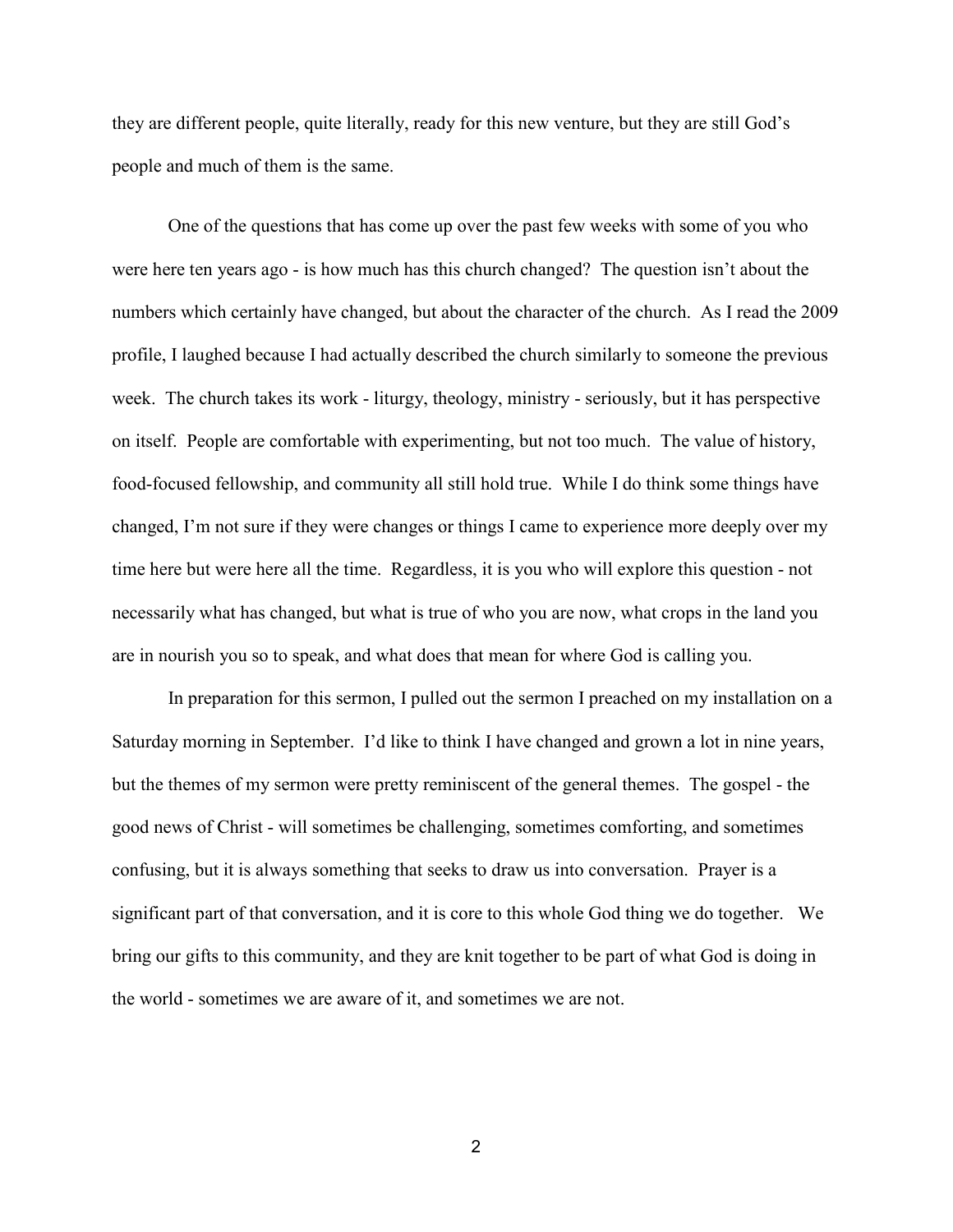In that sermon, I told you not to forget this one thing, though since I haven't repeated it that much in words so you may have forgotten it even if you were there that day; that one thing is "the local church is the hope of the world." Each faith community has the potential to be a place of transformation, and Christ Church is one of them. I may not have repeated it much over the years, but the concept of that has always been in the back of mind. Most of the ministry of the church takes place in the lives you each live outside of here - in the relationships with your family, in your work, your community activities, the issues you are active on, the way you shop; the church is a place that opens space to reflect, connects your life to the greater story of faith, and cultivates your hearts and mind to hear the ways God is speaking to you. There may be only 180 of you here on Sundays but thousands of people's lives across the city are touched by you each week, and what you can do is the way the world will be transformed to be more like the one God imagined – a place of justice, mercy, and love for all people.

Christ Church has been a place for transformation. It was before I came here. It will be after I leave. But I want to share with you what I have seen while I have been here. Dozens of people found their first church home as an adult here at Christ Church; they ranged in age from 22 to 70. They found a community they could come to a deeper understanding of God and themselves in. You welcomed them here and walked with them, even when you didn't know it. Dozens of people experienced cancer, a terminal diagnosis, the loss of a loved one, struggles with fertility, job loss, depression and so much more - you shared with them the good news - that they are not alone in what they are going through and that they are more than their struggle, even when you didn't know that's what you were doing when you were making conversation at coffee hour. More than a hundred children have been found their place in the communion circle, the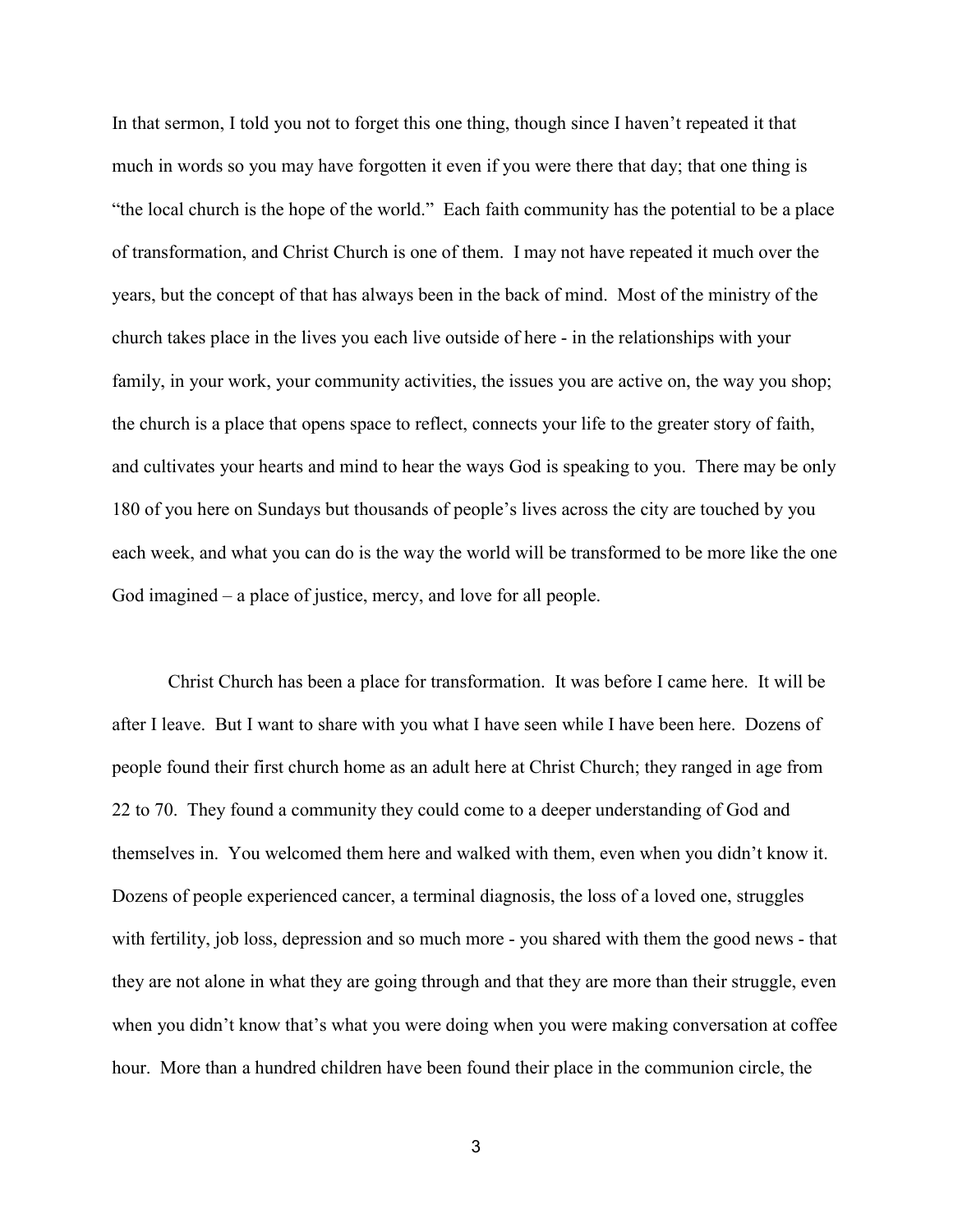welcome of the cookies and orange juice in the parish hall; they have been infused with the stories of Scripture and the weekly reminders that God is love and there will always be a place for them in that love. Knowing the stories in your family tree is one important part of helping people become more resilient. You have become more resilient in your faith by listening and sharing the stories of your faith with one another. Some did it as part of our "This I believe" small groups series, some of you were here when Serena as a seminarian interviewed congregants about their faith in life during Sunday worship, our lay preacher program has allowed it to happen in the sanctuary, and over 50 of you have participated in small groups in the last two years in which you heard the stories of life and the thread of faith that runs through it. It is easy to identify the visible transformation we have gone through - the increased membership, budget, the new organ, the parish hall; but it is the invisible transformation in each of you that are lived out in each day of your life, sometimes with your knowledge, sometimes without, and that is how Christ Church is part of the hope of the world.

This church has been a place of transformation for me. As one congregant reminded me, "you were a baby priest when you came here," and another chimed in, "but you sure didn't act like it." Yeah, I've never lacked the ability to exude confidence. I relied on intuition and a little prayer in those early days and a congregation that gave me a lot of latitude and kept their skepticism to a low gurgle. Today I rely a lot more on prayer and a trust in you, my partners in ministry. I've learned to trust your participation, your constructive feedback, your perspective, and your openness that God may be up to something and may not be, so to hold things lightly. I've learned to live with disappointing people and being disappointed by people, knowing that's just a part of living in community over the long haul and that God finds a way to heal those

4